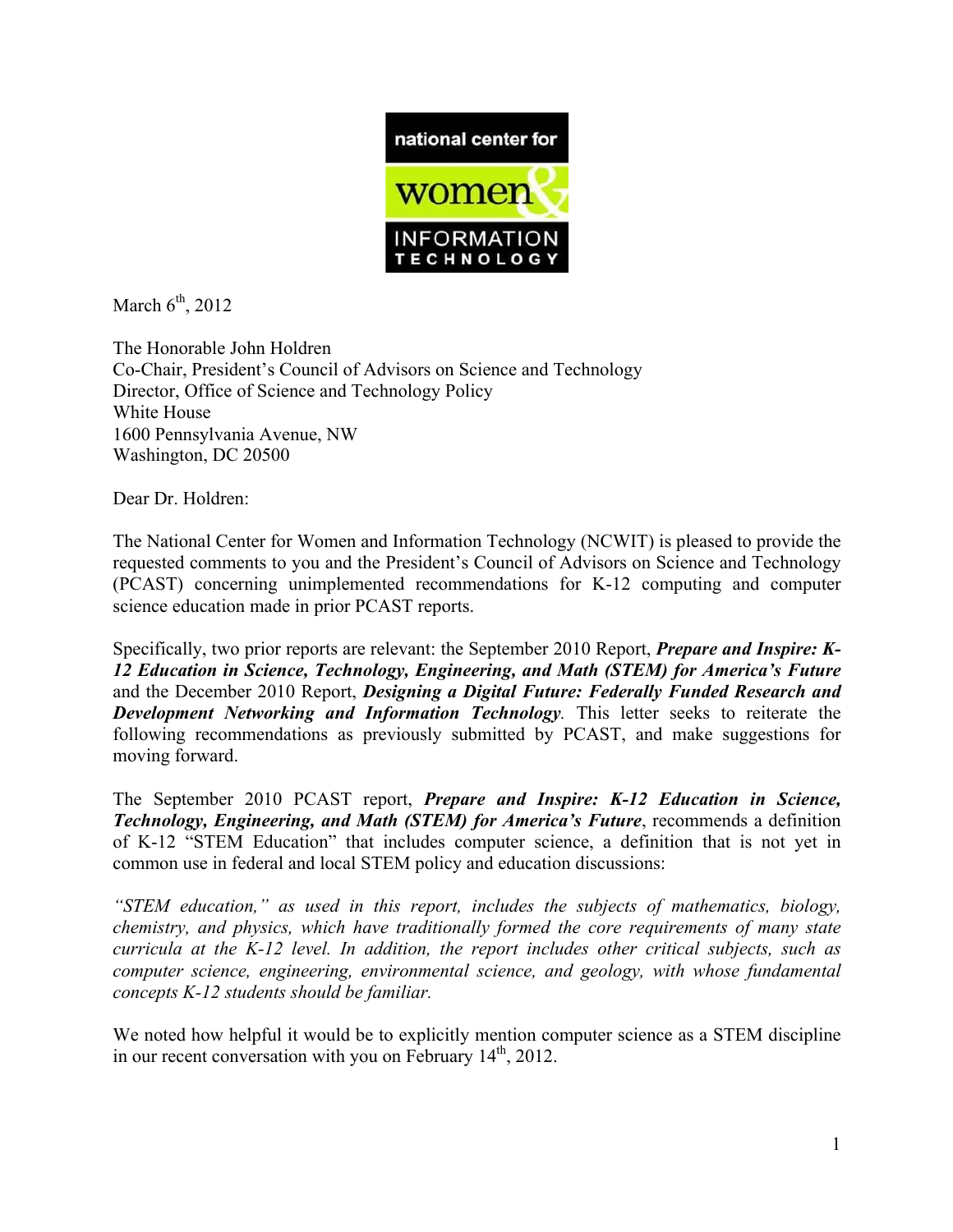On page 50, the report further expands on the importance of K-12 computer science education:

*Computer-related courses should aim not just for technological literacy, which includes such utilitarian skills as keyboarding and the use of commercial software packages and the Internet, but for a deeper understanding of the essential concepts, methods and wide-ranging applications of computer science. Students should gain hands-on exposure to the process of algorithmic thinking and its realization in the form of a computer program, to the use of computational techniques for real-world problem solving, and to such pervasive computational themes as modeling and abstraction, modularity and reusability, computational efficiency, testing and debugging, and the management of complexity.*

The report goes on to mention model-computing curriculum put forth by organizations such as the Association for Computing Machinery (ACM), the National Science Foundation (NSF) and the College Board. Although these efforts are progressing they could benefit from accelerated support from the White House. Other topics discussed included teacher preparation and the technology readiness of public schools.

## The December 2010 PCAST report *Designing a Digital Future: Federally Funded Research and Development Networking and Information Technology* noted in Section 8.2 that:

*NIT (Networking and Information Technology) pervades modern life. Every citizen – not just the NIT professional – needs to be fluent with information technology. The various dimensions of "NIT fluency" were the subject of a landmark 1999 National Academies study that has stood the test of time remarkably well. Fluency obviously involves a set of skills, such as using a word processor or spreadsheet, using the Internet to find information and resources, and using a database system to set up and access information. But fluency also involves a set of concepts and capabilities that have little to do directly with the use of a computer, but rather have to do with "computational thinking. Basic concepts of computational thinking include abstraction, modeling, algorithmic thinking, algorithmic efficiency and analysis, stepwise fault isolation, and universality. Basic capabilities include algorithmic expression, managing complexity, and evaluating information.*

The report then went on to make this recommendation:

*If Americans are to acquire proficiency in all levels of computing, their education must begin when they are children. Fluency with NIT skills, concepts, and capabilities; facility in computational thinking; and an understanding of the basic concepts of computer science must be an essential part of K-12 STEM education.*

We hope pointing out these unimplemented PCAST recommendations is helpful to you. This letter is particularly timely in light of the release of the recent PCAST report, *Engage to Excel: Producing One Million Additional College Graduates with Degrees in Science, Technology, Engineering, and Mathematics*, which states: